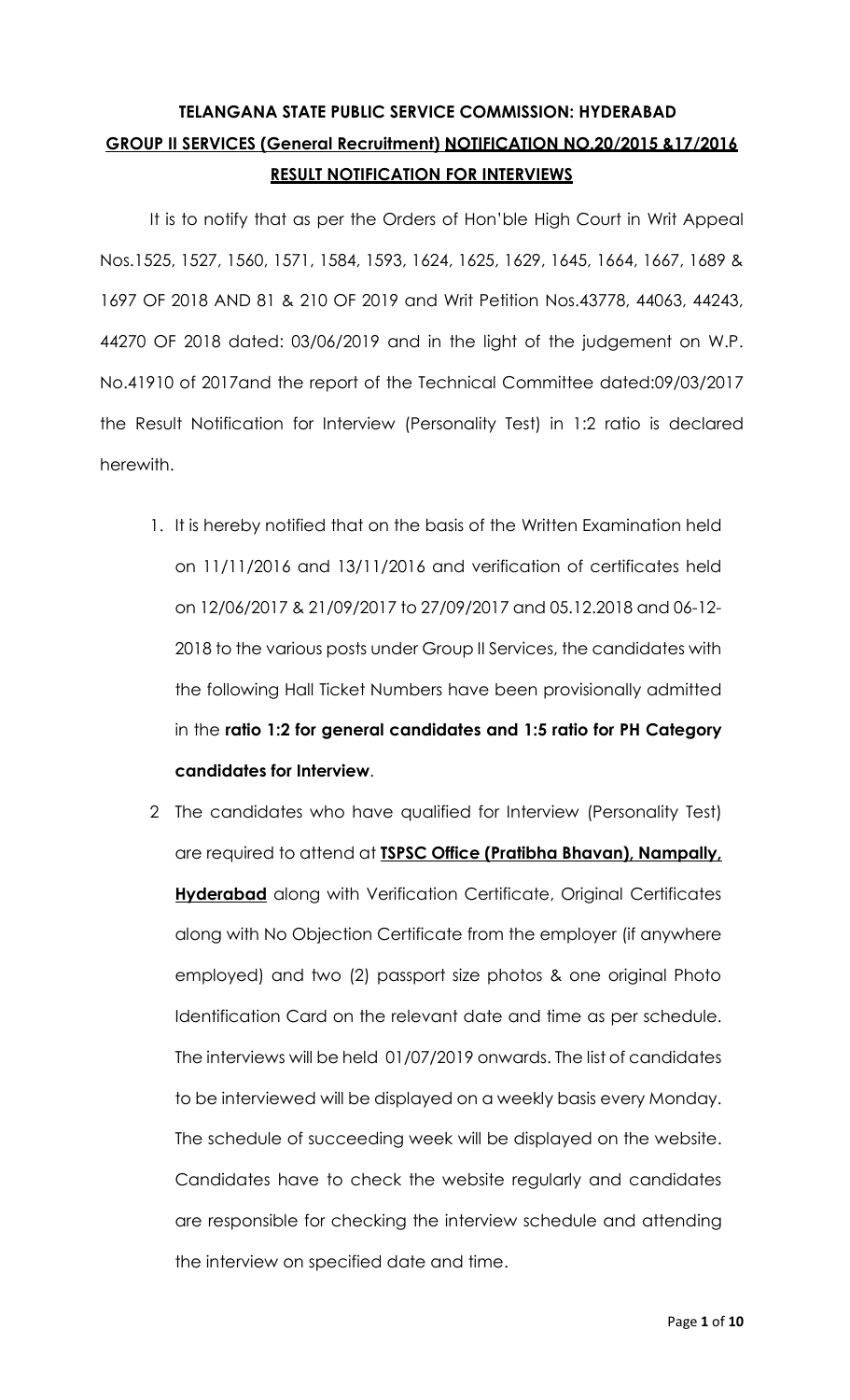- 3 If, on further verification, it is found that any candidate is not eligible with reference to the particulars furnished by him/her in the Application Form / Check List / Certificates, the results of such candidate / candidates shall be cancelled at any stage of selection process.
- 4 In respect of posts of Prohibition & Excise Sub-Inspector (Post code No: 5), the candidates have to undergo a Medical Examination before the competent Medical Board at Hyderabad and the P.H. Candidates have to undergo Medical Examination by respective Medical Boards.
- 5 In respect of posts of Assistant Section Officer (Post code No: 11,12 and 13) the candidates have to attend a Test in "Proficiency in Office Automation with usage of Computer and Associated Software" which will be conducted in respect of the posts of ASO'S in terms of the orders issued in G.O. Ms. No. 134 GA (Ser.B) Dept., Dt. 12/05/2014, as per the orders issued by the Government of Telangana vide G.O. Ms. NO. 261 GA (Ser.A) Department, Dt. 23/07/2016. This proficiency test which is only a qualifying test will be conducted at the appropriate stage of selection process.
- 6 Whenever there is a short fall in 1:2 candidates due to rejections/ absenteeism during certificate verification stage or disqualification by Medical Board another spell of certificate verification will be called for while interviews are being conducted.
- 7 However, in case candidates are absent for interviews it will not be treated as shortfall and no further candidates will be called in place of absentees for interviews.
- 8 The candidates are instructed to download "Instructions to the candidates for Interview" from the Commissions website from 24/06/2019 onwards.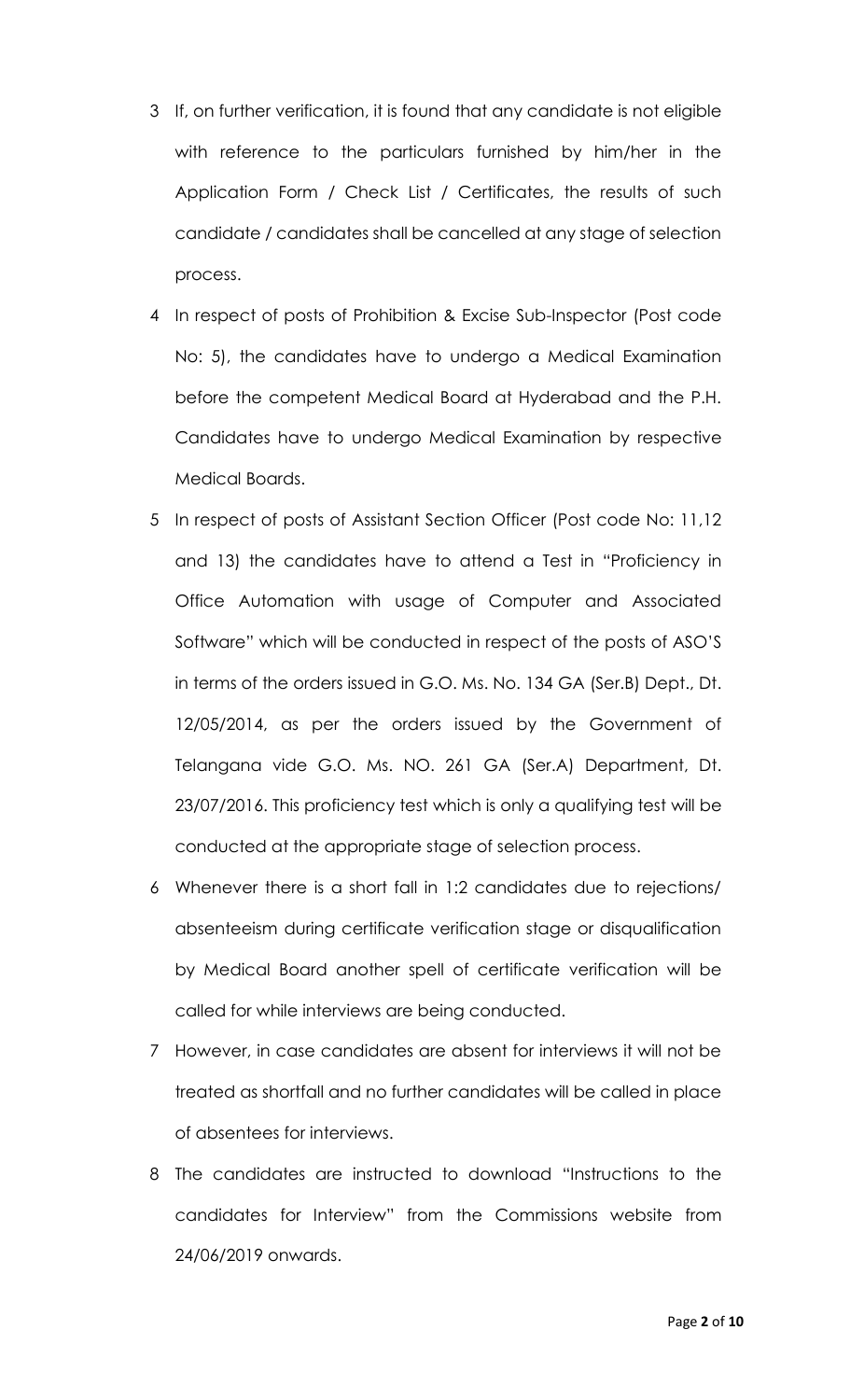## **Hall Ticket Numbers**

| 2001000109 | 2002001247 | 2002019633 | 2003005339 | 2003020812 | 2003036859 |
|------------|------------|------------|------------|------------|------------|
| 2001000220 | 2002001434 | 2002019693 | 2003005644 | 2003020904 | 2003037801 |
| 2001000557 | 2002001640 | 2002020278 | 2003005788 | 2003021048 | 2003038258 |
| 2001000598 | 2002001687 | 2002020503 | 2003006330 | 2003022011 | 2003038472 |
| 2001000625 | 2002001880 | 2002021218 | 2003006343 | 2003022016 | 2003038500 |
| 2001000639 | 2002001900 | 2002021933 | 2003006401 | 2003022172 | 2003038864 |
| 2001000673 | 2002001996 | 2002023303 | 2003006405 | 2003022275 | 2003039109 |
| 2001000825 | 2002002174 | 2002026556 | 2003006500 | 2003022440 | 2003039455 |
| 2001001688 | 2002002648 | 2002027979 | 2003006812 | 2003022844 | 2003039556 |
| 2001001690 | 2002002840 | 2002028226 | 2003006846 | 2003023674 | 2003039682 |
| 2001002015 | 2002003182 | 2002028242 | 2003007401 | 2003023723 | 2003040241 |
| 2001002130 | 2002003396 | 2002028525 | 2003007488 | 2003023764 | 2003041393 |
| 2001002137 | 2002003754 | 2002028708 | 2003007681 | 2003025467 | 2003042283 |
| 2001002609 | 2002003874 | 2002028826 | 2003007953 | 2003025573 | 2003042923 |
| 2001002747 | 2002004496 | 2002028850 | 2003008026 | 2003025680 | 2003043343 |
| 2001002807 | 2002004895 | 2002028948 | 2003008067 | 2003026002 | 2003043929 |
| 2001003008 | 2002004994 | 2002028968 | 2003008167 | 2003026160 | 2003044804 |
| 2001003066 | 2002005269 | 2002029277 | 2003009593 | 2003027924 | 2003046042 |
| 2001004157 | 2002005419 | 2002029406 | 2003010078 | 2003027995 | 2003046328 |
| 2001004391 | 2002005719 | 2002029551 | 2003011241 | 2003028051 | 2003046621 |
| 2001004913 | 2002005798 | 2002029725 | 2003011341 | 2003028053 | 2003046986 |
| 2001005007 | 2002006606 | 2002032284 | 2003012787 | 2003028142 | 2003047041 |
| 2001005190 | 2002006782 | 2003000203 | 2003012911 | 2003029060 | 2003047593 |
| 2001005400 | 2002006809 | 2003000237 | 2003013057 | 2003029118 | 2003048637 |
| 2001005465 | 2002007006 | 2003000272 | 2003013489 | 2003029887 | 2003048759 |
| 2001005814 | 2002007088 | 2003000580 | 2003014054 | 2003029919 | 2003048984 |
| 2001005877 | 2002007389 | 2003000600 | 2003014091 | 2003030084 | 2003049187 |
| 2001005906 | 2002007484 | 2003000633 | 2003014482 | 2003030496 | 2003049718 |
| 2001006067 | 2002007534 | 2003000663 | 2003014720 | 2003030557 | 2003049806 |
| 2001006508 | 2002007611 | 2003000746 | 2003014822 | 2003030565 | 2003050656 |
| 2001006523 | 2002008285 | 2003001165 | 2003014888 | 2003030941 | 2003050782 |
| 2001006664 | 2002008324 | 2003001183 | 2003014959 | 2003031154 | 2003052674 |
| 2001006896 | 2002008495 | 2003001188 | 2003015247 | 2003031293 | 2003053195 |
| 2001007342 | 2002008701 | 2003001329 | 2003015296 | 2003031373 | 2003054635 |
| 2001007423 | 2002008801 | 2003001343 | 2003015893 | 2003031429 | 2003056534 |
| 2001007601 | 2002010058 | 2003001536 | 2003016165 | 2003031527 | 2003056689 |
| 2001007963 | 2002010926 | 2003001716 | 2003016192 | 2003031751 | 2003056737 |
| 2001008469 | 2002011441 | 2003001742 | 2003016677 | 2003031807 | 2003059285 |
| 2001008802 | 2002011491 | 2003001932 | 2003017042 | 2003031815 | 2003059438 |
| 2001009776 | 2002011831 | 2003002058 | 2003017465 | 2003032215 | 2003060301 |
| 2001010195 | 2002011915 | 2003002146 | 2003017810 | 2003032808 | 2003063583 |
| 2001010336 | 2002011989 | 2003002150 | 2003018397 | 2003033413 | 2003067764 |
| 2001010776 | 2002013259 | 2003002905 | 2003018427 | 2003033558 | 2003067837 |
| 2001010813 | 2002013702 | 2003003552 | 2003019457 | 2003033777 | 2003067914 |
| 2001011346 | 2002014081 | 2003003739 | 2003019771 | 2003033871 | 2003067915 |
| 2001012466 | 2002014476 | 2003003801 | 2003019880 | 2003034477 | 2003067950 |
| 2001014665 | 2002016131 | 2003004290 | 2003020073 | 2003034581 | 2003067993 |
| 2001014680 | 2002016586 | 2003004459 | 2003020149 | 2003034682 | 2003068117 |
| 2001015549 | 2002017399 | 2003004819 | 2003020304 | 2003035722 | 2003068180 |
| 2002000492 | 2002017973 | 2003004919 | 2003020348 | 2003035740 | 2003068559 |
| 2002000645 | 2002018163 | 2003005106 | 2003020462 | 2003036444 | 2003068562 |
| 2002001196 | 2002019305 | 2003005134 | 2003020588 | 2003036720 | 2003068659 |

Page 3 of 10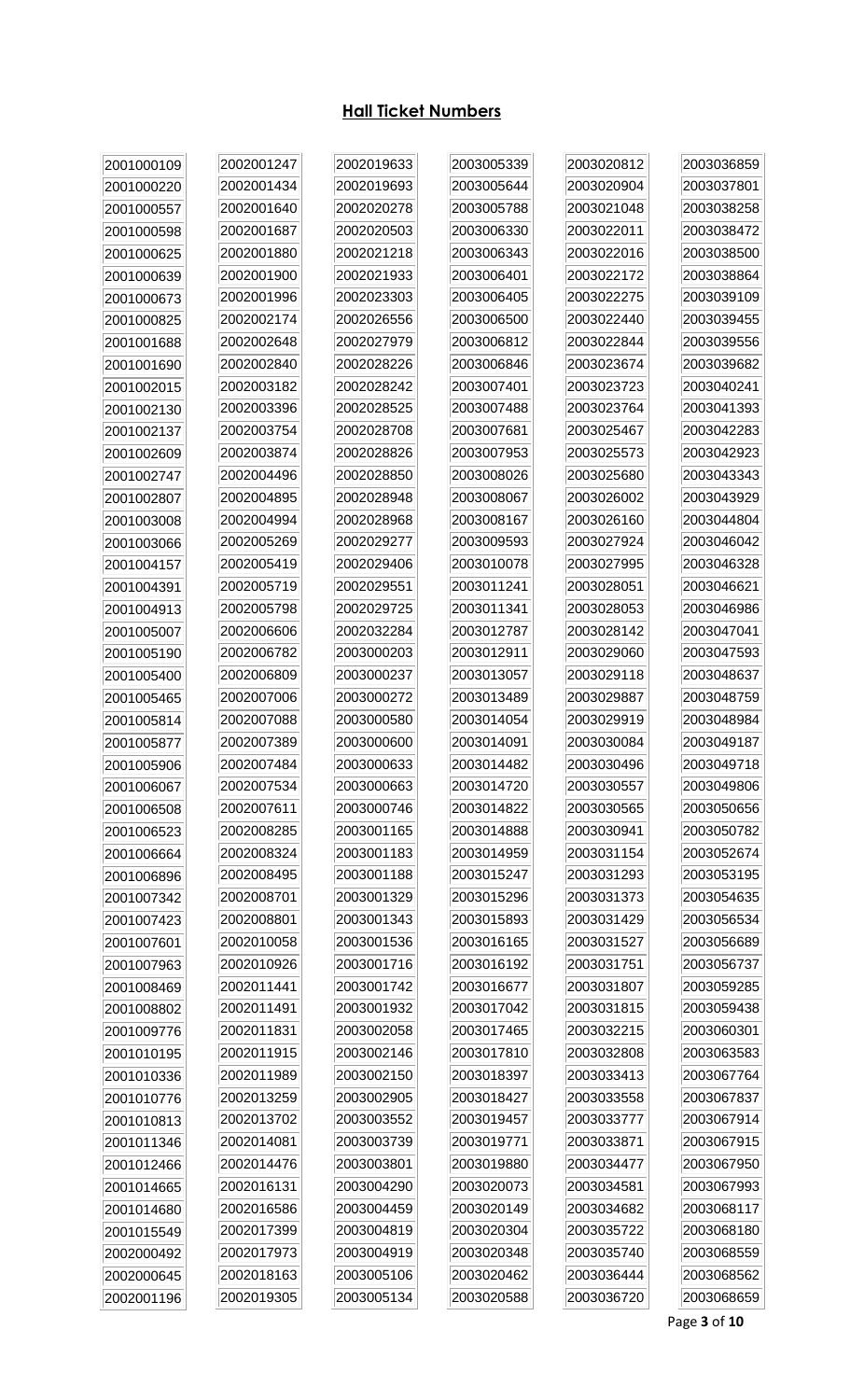| 2003068778 | 2004030464 | 2004047740 | 2004086935 | 2005011837 | 2005042563 |
|------------|------------|------------|------------|------------|------------|
| 2003081108 | 2004030492 | 2004049074 | 2004087045 | 2005012043 | 2005042655 |
| 2004000111 | 2004030931 | 2004049159 | 2004087242 | 2005012228 | 2005042677 |
| 2004000324 | 2004031171 | 2004049707 | 2004087312 | 2005012889 | 2005042710 |
| 2004000518 | 2004031446 | 2004050211 | 2004087329 | 2005013237 | 2005042716 |
| 2004000581 | 2004032184 | 2004050216 | 2004087426 | 2005013287 | 2005042965 |
| 2004000892 | 2004032200 | 2004050505 | 2004087467 | 2005013485 | 2005043032 |
| 2004001011 | 2004032829 | 2004050506 | 2004087557 | 2005013698 | 2006000020 |
| 2004001033 | 2004032956 | 2004052042 | 2004087618 | 2005014237 | 2006000358 |
| 2004001047 | 2004032961 | 2004052559 | 2004087997 | 2005014296 | 2006000390 |
| 2004001295 | 2004033281 | 2004052809 | 2004088015 | 2005014914 | 2006000467 |
| 2004001308 | 2004033293 | 2004053034 | 2004088123 | 2005015065 | 2006000488 |
| 2004001329 | 2004033377 | 2004053114 | 2005000090 | 2005015077 | 2006001070 |
| 2004001407 | 2004033529 | 2004055329 | 2005000459 | 2005016720 | 2006001356 |
| 2004001577 | 2004033714 | 2004055624 | 2005000497 | 2005016757 | 2006001377 |
| 2004001607 | 2004034052 | 2004055780 | 2005000582 | 2005017062 | 2006001625 |
| 2004001673 | 2004034724 | 2004055874 | 2005000903 | 2005017646 | 2006001626 |
| 2004006888 | 2004035031 | 2004056310 | 2005001095 | 2005017756 | 2006001986 |
| 2004022334 | 2004035057 | 2004057335 | 2005001098 | 2005018077 | 2006002375 |
| 2004022402 | 2004035207 | 2004057347 | 2005001160 | 2005018794 | 2006002745 |
| 2004022546 | 2004035744 | 2004057426 | 2005001172 | 2005018825 | 2006003047 |
| 2004023024 | 2004036141 | 2004057516 | 2005001506 | 2005019868 | 2006003266 |
| 2004023105 | 2004036683 | 2004057692 | 2005001801 | 2005020483 | 2006003306 |
| 2004023175 | 2004037092 | 2004057972 | 2005001807 | 2005022123 | 2006003459 |
| 2004023972 | 2004037639 | 2004058234 | 2005002034 | 2005022235 | 2006003778 |
| 2004023979 | 2004037929 | 2004059234 | 2005002063 | 2005022659 | 2006003974 |
| 2004024018 | 2004038053 | 2004059965 | 2005002357 | 2005024422 | 2006004184 |
| 2004024065 | 2004038055 | 2004060078 | 2005002412 | 2005024911 | 2006004736 |
| 2004024852 | 2004038301 | 2004060321 | 2005002468 | 2005025429 | 2006005219 |
| 2004024947 | 2004038666 | 2004061751 | 2005002701 | 2005025614 | 2006005412 |
| 2004024962 | 2004038763 | 2004061825 | 2005002862 | 2005026482 | 2006006612 |
| 2004026109 | 2004039113 | 2004061931 | 2005003939 | 2005026715 | 2006007258 |
| 2004026383 | 2004039673 | 2004063851 | 2005004063 | 2005026783 | 2006007594 |
| 2004026515 | 2004039774 | 2004064329 | 2005004079 | 2005026827 | 2006008451 |
| 2004026664 | 2004039813 | 2004064638 | 2005004600 | 2005027410 | 2006008662 |
| 2004026689 | 2004040191 | 2004064927 | 2005005494 | 2005028066 | 2006008809 |
| 2004026696 | 2004040998 | 2004066066 | 2005005540 | 2005028137 | 2006008894 |
| 2004026809 | 2004041021 | 2004066721 | 2005005915 | 2005028782 | 2006009068 |
| 2004026916 | 2004041405 | 2004067437 | 2005005954 | 2005029306 | 2006010172 |
| 2004026919 | 2004041461 | 2004067706 | 2005006213 | 2005029443 | 2006010416 |
| 2004026991 | 2004041677 | 2004068019 | 2005006355 | 2005029508 | 2006010507 |
| 2004027189 | 2004042531 | 2004068031 | 2005006464 | 2005029716 | 2006011557 |
| 2004027361 | 2004042720 | 2004068447 | 2005006725 | 2005030102 | 2006011871 |
| 2004027434 | 2004042919 | 2004068684 | 2005007627 | 2005030847 | 2006012628 |
| 2004028023 | 2004043641 | 2004068828 | 2005007775 | 2005032148 | 2006012631 |
| 2004028069 | 2004044170 | 2004068869 | 2005008020 | 2005033012 | 2006013350 |
| 2004028107 | 2004044456 | 2004069415 | 2005008198 | 2005035665 | 2006014623 |
| 2004028208 | 2004044831 | 2004069891 | 2005009297 | 2005036549 | 2006019687 |
| 2004029188 | 2004045102 | 2004074224 | 2005009329 | 2005039739 | 2006019761 |
| 2004029218 | 2004045618 | 2004074229 | 2005009337 | 2005041928 | 2006019983 |
| 2004029404 | 2004046057 | 2004074587 | 2005009338 | 2005042042 | 2006019984 |
| 2004029555 | 2004046340 | 2004077345 | 2005009682 | 2005042119 | 2006020285 |
| 2004029721 | 2004047340 | 2004080481 | 2005010508 | 2005042125 | 2006020554 |
| 2004030094 | 2004047449 | 2004086896 | 2005011637 | 2005042411 | 2007000218 |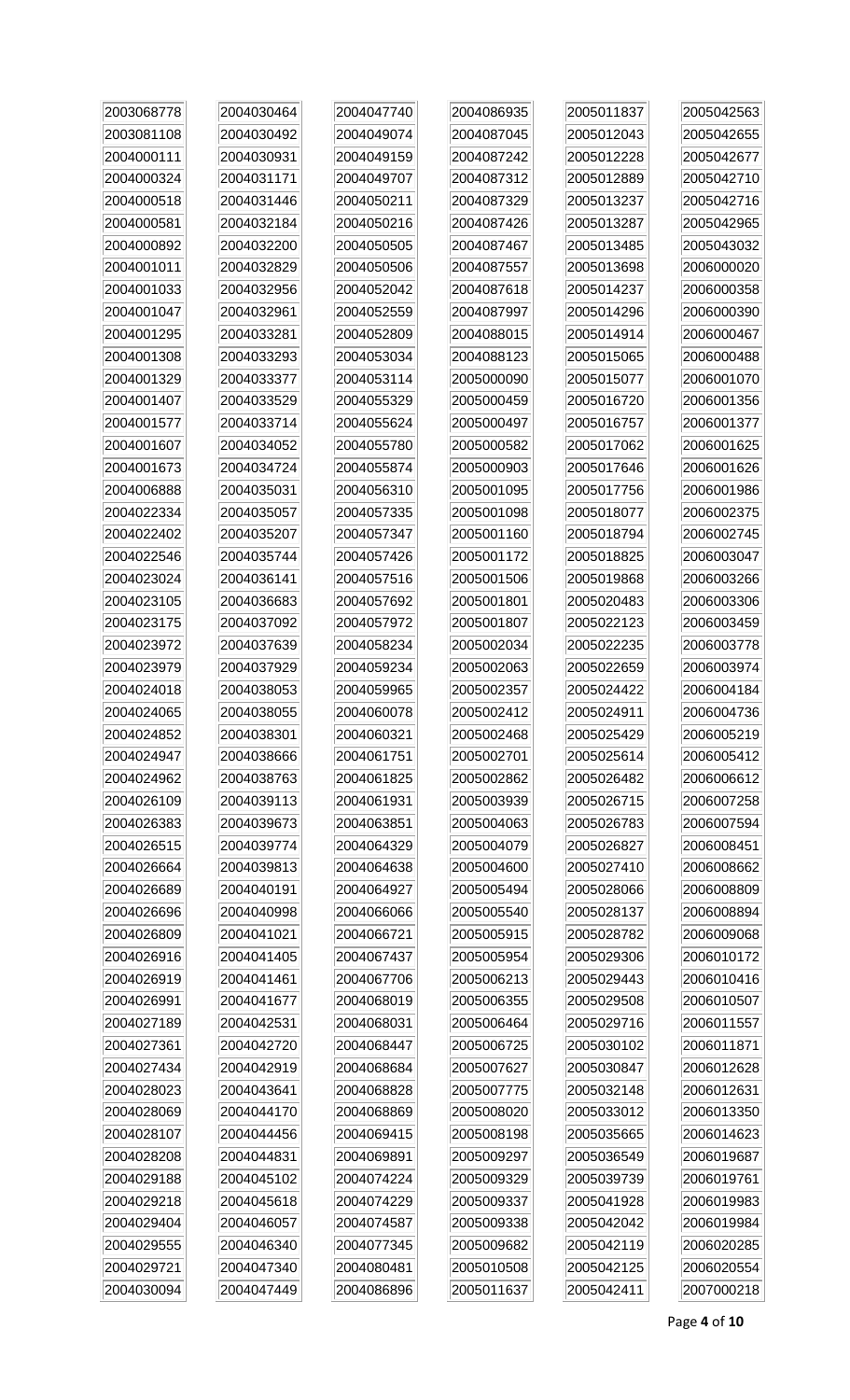| 2007000262 | 2007009443 | 2007023564 | 2008001057 | 2008005108 | 2008011854 |
|------------|------------|------------|------------|------------|------------|
| 2007000387 | 2007010669 | 2007023700 | 2008001080 | 2008005124 | 2008011886 |
| 2007000542 | 2007010683 | 2007023742 | 2008001140 | 2008005282 | 2008011998 |
| 2007000586 | 2007010814 | 2007024001 | 2008001157 | 2008005318 | 2008011999 |
| 2007000629 | 2007011478 | 2007024779 | 2008001166 | 2008005348 | 2008012037 |
| 2007000649 | 2007011763 | 2007025665 | 2008001167 | 2008005601 | 2008012204 |
| 2007000770 | 2007011859 | 2007026185 | 2008001170 | 2008005661 | 2008012224 |
| 2007001012 | 2007011944 | 2007027439 | 2008001371 | 2008005691 | 2008012473 |
| 2007001190 | 2007012153 | 2007027462 | 2008001372 | 2008005724 | 2008012527 |
| 2007001242 | 2007012203 | 2007028512 | 2008001481 | 2008005727 | 2008012559 |
| 2007001456 | 2007012299 | 2007029282 | 2008001517 | 2008005769 | 2008012615 |
| 2007001547 | 2007012515 | 2007029767 | 2008001567 | 2008005801 | 2008012633 |
| 2007001618 | 2007013140 | 2007030464 | 2008001696 | 2008005882 | 2008012712 |
| 2007001630 | 2007013440 | 2007031308 | 2008001848 | 2008005969 | 2008012898 |
| 2007001659 | 2007013539 | 2007031331 | 2008002171 | 2008006435 | 2008012945 |
| 2007001672 | 2007013584 | 2007032876 | 2008002179 | 2008006619 | 2008012996 |
| 2007001882 | 2007013664 | 2007033826 | 2008002180 | 2008006733 | 2008013322 |
| 2007001883 | 2007013789 | 2007038402 | 2008002209 | 2008006939 | 2008013325 |
| 2007001954 | 2007014122 | 2007039967 | 2008002228 | 2008006963 | 2008013423 |
| 2007002513 | 2007014461 | 2007040150 | 2008002317 | 2008007101 | 2008013452 |
| 2007002875 | 2007015081 | 2007040208 | 2008002401 | 2008007413 | 2008013654 |
| 2007003145 | 2007015458 | 2007040220 | 2008002417 | 2008007645 | 2008013675 |
| 2007003571 | 2007015612 | 2007040248 | 2008002455 | 2008007679 | 2008013689 |
| 2007003656 | 2007015849 | 2007040278 | 2008002477 | 2008007942 | 2008013727 |
| 2007003714 | 2007016738 | 2007040327 | 2008002527 | 2008008119 | 2008013730 |
| 2007003767 | 2007017631 | 2007040358 | 2008002568 | 2008008248 | 2008013868 |
| 2007003807 | 2007017872 | 2007040375 | 2008002660 | 2008008252 | 2008013884 |
| 2007004035 | 2007018284 | 2007040423 | 2008002765 | 2008008287 | 2008013922 |
| 2007004223 | 2007018373 | 2007040466 | 2008002779 | 2008008381 | 2008013986 |
| 2007004228 | 2007018410 | 2007040495 | 2008002781 | 2008008610 | 2008014075 |
| 2007004427 | 2007018850 | 2007040606 | 2008002792 | 2008008634 | 2008014363 |
| 2007004470 | 2007019241 | 2007040805 | 2008002947 | 2008008738 | 2008014375 |
| 2007004869 | 2007019420 | 2007040902 | 2008002980 | 2008008799 | 2008014828 |
| 2007004993 | 2007019445 | 2007041104 | 2008003159 | 2008008947 | 2008014905 |
| 2007005268 | 2007019525 | 2007041115 | 2008003229 | 2008009023 | 2008014975 |
| 2007005339 | 2007020064 | 2007041270 | 2008003400 | 2008009025 | 2008015041 |
| 2007005638 | 2007020430 | 2007041288 | 2008003518 | 2008009095 | 2008015045 |
| 2007006117 | 2007020571 | 2007041348 | 2008003648 | 2008009137 | 2008015054 |
| 2007006167 | 2007020836 | 2007041361 | 2008003706 | 2008009208 | 2008015220 |
| 2007006626 | 2007021006 | 2007041552 | 2008003782 | 2008009266 | 2008015249 |
| 2007006655 | 2007021276 | 2007041598 | 2008003784 | 2008009419 | 2008015281 |
| 2007006781 | 2007021479 | 2007047293 | 2008003980 | 2008009479 | 2008015637 |
| 2007006958 | 2007021621 | 2007048729 | 2008004114 | 2008009528 | 2008016142 |
| 2007007045 | 2007021660 | 2008000425 | 2008004215 | 2008009704 | 2008016475 |
| 2007007226 | 2007021983 | 2008000523 | 2008004218 | 2008009717 | 2008016863 |
| 2007007329 | 2007022176 | 2008000668 | 2008004226 | 2008010221 | 2008017012 |
| 2007007654 | 2007022727 | 2008000697 | 2008004481 | 2008010299 | 2008017195 |
| 2007008190 | 2007022759 | 2008000751 | 2008004504 | 2008010508 | 2008017617 |
| 2007008361 | 2007022844 | 2008000914 | 2008004614 | 2008010630 | 2008017956 |
| 2007008545 | 2007022847 | 2008000926 | 2008004637 | 2008010752 | 2008018080 |
| 2007008658 | 2007022956 | 2008000937 | 2008004715 | 2008010778 | 2008018186 |
| 2007008671 | 2007023012 | 2008000963 | 2008004844 | 2008010917 | 2008018198 |
| 2007008752 | 2007023393 | 2008000966 | 2008005043 | 2008011095 | 2008018206 |
| 2007008846 | 2007023420 | 2008001040 | 2008005098 | 2008011825 | 2008018213 |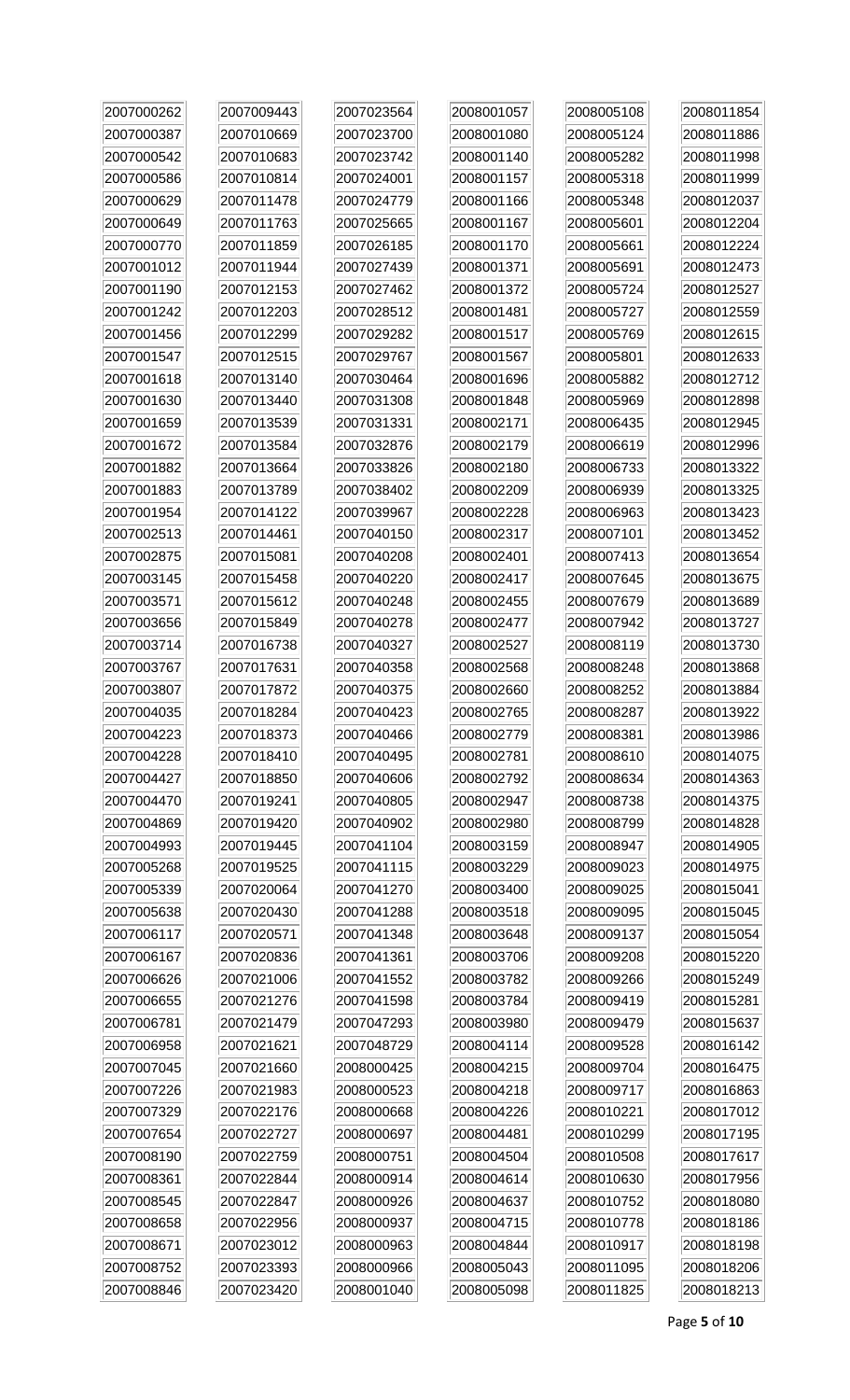| 2008018219 | 2008028781 | 2008041245 | 2009003016 | 2009067541 | 2009073020 |
|------------|------------|------------|------------|------------|------------|
| 2008018477 | 2008029445 | 2008041454 | 2009003069 | 2009067639 | 2009073028 |
| 2008018677 | 2008029558 | 2008041908 | 2009003924 | 2009067740 | 2009073044 |
| 2008018708 | 2008029646 | 2008057897 | 2009004080 | 2009067757 | 2009073054 |
| 2008019410 | 2008029714 | 2008062910 | 2009013054 | 2009067794 | 2009073073 |
| 2008019474 | 2008029805 | 2009000048 | 2009020640 | 2009067833 | 2009073451 |
| 2008019945 | 2008030146 | 2009000145 | 2009029697 | 2009067883 | 2009073659 |
| 2008019954 | 2008030188 | 2009000148 | 2009033323 | 2009067896 | 2009073751 |
| 2008020309 | 2008030408 | 2009000255 | 2009059556 | 2009067954 | 2009074420 |
| 2008020442 | 2008031069 | 2009000273 | 2009059760 | 2009068185 | 2009074527 |
| 2008020480 | 2008031439 | 2009000463 | 2009059833 | 2009068213 | 2009074714 |
| 2008020503 | 2008031678 | 2009000502 | 2009059894 | 2009068369 | 2009074776 |
| 2008020530 | 2008032357 | 2009000509 | 2009060008 | 2009068596 | 2009074823 |
| 2008020557 | 2008032667 | 2009000587 | 2009060140 | 2009068616 | 2009074824 |
| 2008020849 | 2008034515 | 2009000602 | 2009060198 | 2009068763 | 2009075037 |
| 2008020867 | 2008035327 | 2009000689 | 2009060205 | 2009068799 | 2009075211 |
| 2008020961 | 2008035670 | 2009000801 | 2009060363 | 2009068846 | 2009075216 |
| 2008021058 | 2008036036 | 2009000854 | 2009060476 | 2009069022 | 2009075368 |
| 2008021110 | 2008036376 | 2009000880 | 2009060526 | 2009069096 | 2009075371 |
| 2008021509 | 2008039483 | 2009001219 | 2009060693 | 2009069222 | 2009075383 |
| 2008021638 | 2008039489 | 2009001242 | 2009060695 | 2009069389 | 2009075417 |
| 2008021794 | 2008039544 | 2009001259 | 2009060758 | 2009069425 | 2009075475 |
| 2008021854 | 2008039559 | 2009001314 | 2009060933 | 2009069715 | 2009075591 |
| 2008022009 | 2008039566 | 2009001328 | 2009060940 | 2009069755 | 2009075617 |
| 2008022159 | 2008039593 | 2009001424 | 2009061105 | 2009069772 | 2009075757 |
| 2008022505 | 2008039655 | 2009001471 | 2009061128 | 2009069878 | 2009075920 |
| 2008022556 | 2008039707 | 2009001493 | 2009061282 | 2009069936 | 2009076221 |
| 2008022583 | 2008039740 | 2009001582 | 2009061516 | 2009069954 | 2009076272 |
| 2008022585 | 2008039839 | 2009001630 | 2009061634 | 2009069957 | 2009076574 |
| 2008022786 | 2008039851 | 2009001681 | 2009061723 | 2009069975 | 2009076718 |
| 2008022911 | 2008039871 | 2009001805 | 2009061845 | 2009069992 | 2009076771 |
| 2008022995 | 2008039874 | 2009001822 | 2009062021 | 2009070017 | 2009076796 |
| 2008023005 | 2008039884 | 2009001876 | 2009062043 | 2009070341 | 2009077259 |
| 2008023033 | 2008039903 | 2009001888 | 2009062636 | 2009070457 | 2009077728 |
| 2008023422 | 2008039909 | 2009001895 | 2009063011 | 2009070474 | 2009077871 |
| 2008023549 | 2008040098 | 2009001896 | 2009063520 | 2009070524 | 2009077872 |
| 2008023844 | 2008040111 | 2009002052 | 2009063712 | 2009070647 | 2009077915 |
| 2008024307 | 2008040114 | 2009002091 | 2009064087 | 2009070660 | 2009077991 |
| 2008024786 | 2008040169 | 2009002096 | 2009064606 | 2009070889 | 2009078061 |
| 2008024990 | 2008040176 | 2009002107 | 2009064759 | 2009070990 | 2009078122 |
| 2008025078 | 2008040476 | 2009002185 | 2009064852 | 2009071065 | 2009078220 |
| 2008025094 | 2008040534 | 2009002320 | 2009064893 | 2009071166 | 2009078444 |
| 2008025585 | 2008040598 | 2009002352 | 2009065112 | 2009071272 | 2009078576 |
| 2008025802 | 2008040664 | 2009002357 | 2009065180 | 2009071337 | 2009078600 |
| 2008025926 | 2008040671 | 2009002381 | 2009065300 | 2009071563 | 2009078647 |
| 2008026429 | 2008040698 | 2009002544 | 2009065985 | 2009071890 | 2009078658 |
| 2008026898 | 2008040717 | 2009002621 | 2009066333 | 2009072164 | 2009078695 |
| 2008027499 | 2008040718 | 2009002750 | 2009066678 | 2009072458 | 2009078747 |
| 2008027552 | 2008040738 | 2009002783 | 2009066831 | 2009072478 | 2009078817 |
| 2008027735 | 2008040809 | 2009002898 | 2009066910 | 2009072480 | 2009078917 |
| 2008028376 | 2008040810 | 2009002900 | 2009066934 | 2009072513 | 2009079053 |
| 2008028681 | 2008040855 | 2009002944 | 2009067000 | 2009072531 | 2009079097 |
| 2008028755 | 2008040875 | 2009002967 | 2009067203 | 2009072694 | 2009079223 |
| 2008028766 | 2008040997 | 2009002969 | 2009067451 | 2009072834 | 2009079274 |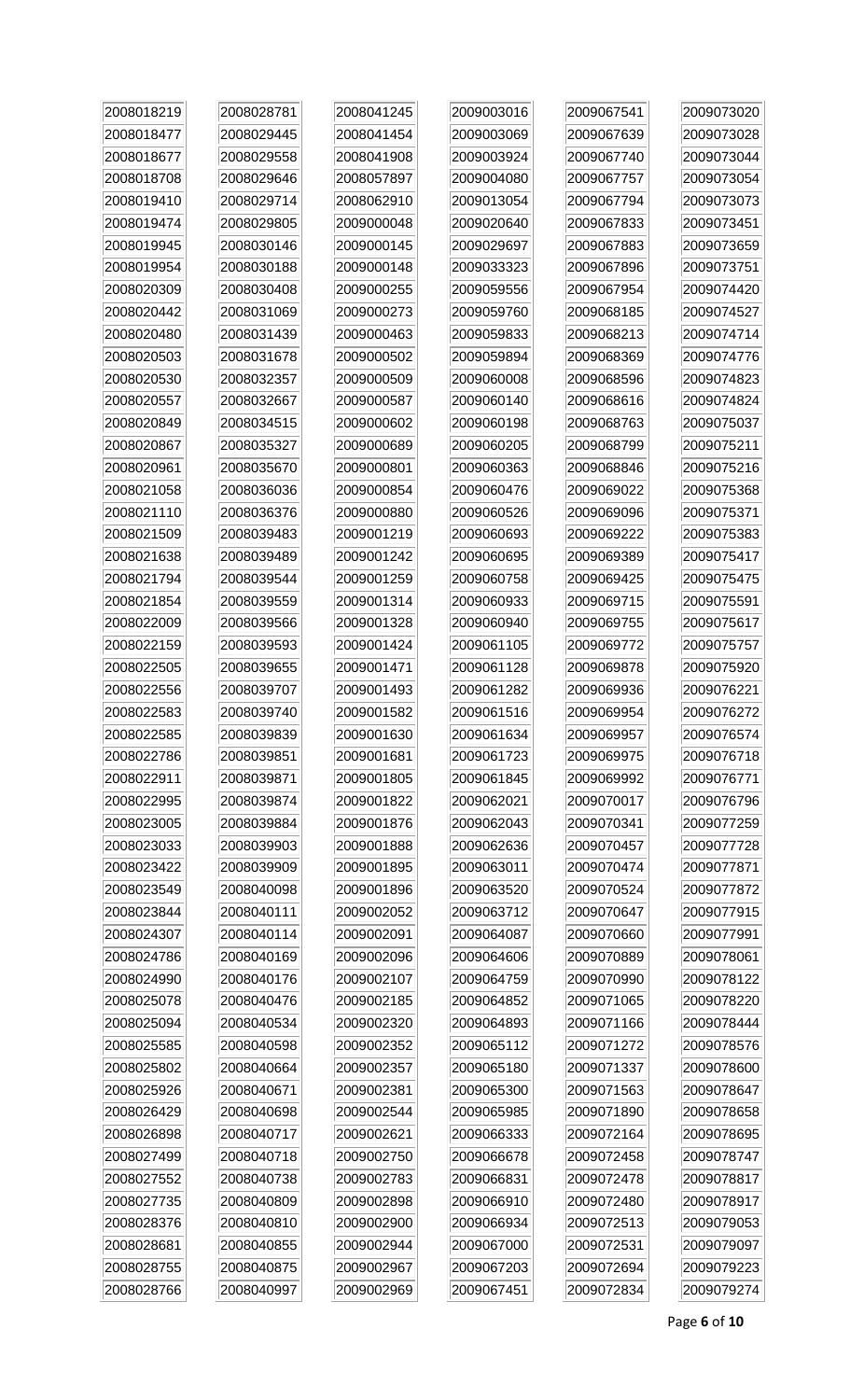| 2009079421 | 2009089501 | 2009097661 | 2009104529 | 2009110989 | 2009120115 |
|------------|------------|------------|------------|------------|------------|
| 2009080007 | 2009089539 | 2009097691 | 2009104545 | 2009111155 | 2009120487 |
| 2009080140 | 2009089783 | 2009097991 | 2009104561 | 2009111508 | 2009120512 |
| 2009080224 | 2009089915 | 2009098048 | 2009104662 | 2009111973 | 2009120965 |
| 2009080343 | 2009090216 | 2009098220 | 2009104698 | 2009112256 | 2009120980 |
| 2009080429 | 2009090378 | 2009098311 | 2009104699 | 2009112292 | 2009120994 |
| 2009080577 | 2009090653 | 2009098536 | 2009104758 | 2009112355 | 2009121056 |
| 2009080611 | 2009090708 | 2009098688 | 2009104789 | 2009112436 | 2009121589 |
| 2009081124 | 2009090718 | 2009098709 | 2009105296 | 2009112480 | 2009121608 |
| 2009081147 | 2009090922 | 2009098805 | 2009105438 | 2009112488 | 2009121664 |
| 2009081152 | 2009091184 | 2009098948 | 2009105478 | 2009112671 | 2009122090 |
| 2009081198 | 2009091230 | 2009099075 | 2009105526 | 2009112725 | 2009122189 |
| 2009081242 | 2009091233 | 2009099144 | 2009105611 | 2009112749 | 2009122213 |
| 2009081355 | 2009091327 | 2009099268 | 2009105734 | 2009113034 | 2009122421 |
| 2009081501 | 2009091643 | 2009099481 | 2009105770 | 2009113188 | 2009122497 |
| 2009081801 | 2009091868 | 2009099609 | 2009105896 | 2009113299 | 2009122591 |
| 2009081924 | 2009092257 | 2009099717 | 2009106058 | 2009113874 | 2009122633 |
| 2009081978 | 2009092509 | 2009100187 | 2009106065 | 2009114136 | 2009122723 |
| 2009081983 | 2009092766 | 2009100285 | 2009106200 | 2009114203 | 2009123200 |
| 2009081986 | 2009093066 | 2009100386 | 2009106267 | 2009114466 | 2009123296 |
| 2009082012 | 2009093150 | 2009101242 | 2009106271 | 2009114707 | 2009123324 |
| 2009082055 | 2009093408 | 2009101363 | 2009106288 | 2009114841 | 2009123924 |
| 2009082384 | 2009093418 | 2009101383 | 2009106357 | 2009115004 | 2009124022 |
| 2009082708 | 2009093477 | 2009101391 | 2009106400 | 2009115063 | 2009124131 |
| 2009082780 | 2009093500 | 2009101539 | 2009106454 | 2009115435 | 2009124241 |
| 2009082811 | 2009093532 | 2009101570 | 2009106606 | 2009115712 | 2009124277 |
| 2009082880 | 2009093708 | 2009101670 | 2009106790 | 2009116073 | 2009124581 |
| 2009083658 | 2009094102 | 2009101731 | 2009107015 | 2009116116 | 2009124664 |
| 2009083674 | 2009094108 | 2009101776 | 2009107030 | 2009116152 | 2009124866 |
| 2009083729 | 2009094380 | 2009101974 | 2009107189 | 2009116233 | 2009124883 |
| 2009083855 | 2009094475 | 2009102133 | 2009107407 | 2009116635 | 2009125159 |
| 2009083936 | 2009094536 | 2009102284 | 2009107522 | 2009117155 | 2009125189 |
| 2009084072 | 2009094561 | 2009102351 | 2009107579 | 2009117282 | 2009125239 |
| 2009084078 | 2009094702 | 2009102371 | 2009107619 | 2009117290 | 2009125594 |
| 2009084583 | 2009094950 | 2009102425 | 2009107963 | 2009117346 | 2009125696 |
| 2009084970 | 2009094961 | 2009102453 | 2009107994 | 2009117369 | 2009125949 |
| 2009085026 | 2009095026 | 2009102822 | 2009108030 | 2009117573 | 2009126042 |
| 2009085095 | 2009095308 | 2009102839 | 2009108405 | 2009117763 | 2009126082 |
| 2009085918 | 2009095327 | 2009102901 | 2009108410 | 2009117840 | 2009126156 |
| 2009086586 | 2009095361 | 2009103018 | 2009108427 | 2009117851 | 2009126313 |
| 2009086648 | 2009095451 | 2009103156 | 2009108452 | 2009117907 | 2009126470 |
| 2009086732 | 2009095573 | 2009103201 | 2009108640 | 2009118099 | 2009126657 |
| 2009086792 | 2009095583 | 2009103656 | 2009108833 | 2009118471 | 2009126740 |
| 2009086823 | 2009095879 | 2009103677 | 2009108962 | 2009118798 | 2009126810 |
| 2009087010 | 2009096022 | 2009103685 | 2009109076 | 2009118810 | 2009126830 |
| 2009087024 | 2009096197 | 2009103731 | 2009109175 | 2009118911 | 2009126910 |
| 2009087677 | 2009096294 | 2009103759 | 2009109255 | 2009118976 | 2009127103 |
| 2009087981 | 2009097017 | 2009103849 | 2009109425 | 2009119066 | 2009127134 |
| 2009088059 | 2009097039 | 2009103945 | 2009109521 | 2009119329 | 2009127326 |
| 2009088154 | 2009097078 | 2009104148 | 2009109737 | 2009119406 | 2009127397 |
| 2009088329 | 2009097279 | 2009104156 | 2009109873 | 2009119495 | 2009127425 |
| 2009088330 | 2009097333 | 2009104278 | 2009110001 | 2009119673 | 2009127581 |
| 2009088595 | 2009097440 | 2009104372 | 2009110447 | 2009119867 | 2009127643 |
| 2009088613 | 2009097523 | 2009104525 | 2009110846 | 2009119883 | 2009127653 |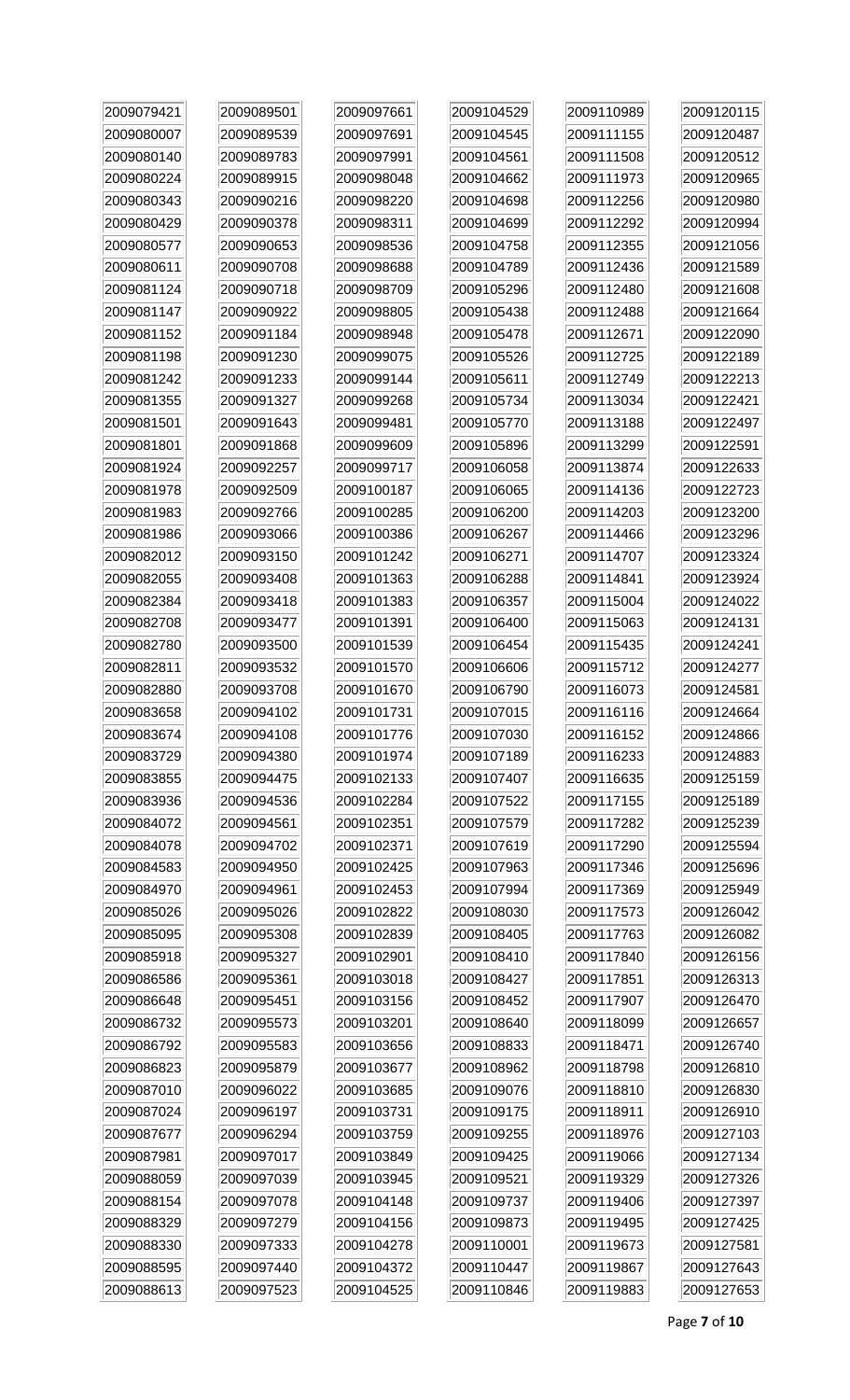| 2009127675 | 2009135032 | 2009176796 | 2009179511 | 2009183415 | 2009216091 |
|------------|------------|------------|------------|------------|------------|
| 2009127787 | 2009135322 | 2009176807 | 2009179516 | 2009183756 | 2009216369 |
| 2009127851 | 2009135335 | 2009176811 | 2009179521 | 2009183823 | 2009216552 |
| 2009127902 | 2009135677 | 2009177040 | 2009179527 | 2009183899 | 2009216628 |
| 2009128002 | 2009136195 | 2009177048 | 2009179596 | 2009183982 | 2009216860 |
| 2009128082 | 2009139147 | 2009177142 | 2009179655 | 2009184146 | 2009216978 |
| 2009128084 | 2009139901 | 2009177206 | 2009179685 | 2009184174 | 2009217381 |
| 2009128146 | 2009140259 | 2009177210 | 2009179734 | 2009184228 | 2009217806 |
| 2009128244 | 2009140326 | 2009177223 | 2009179769 | 2009184478 | 2009218708 |
| 2009128478 | 2009142364 | 2009177364 | 2009179984 | 2009184481 | 2009219146 |
| 2009128539 | 2009146338 | 2009177454 | 2009180041 | 2009184645 | 2009219387 |
| 2009128628 | 2009147192 | 2009177457 | 2009180064 | 2009184698 | 2009219530 |
| 2009128661 | 2009147212 | 2009177458 | 2009180073 | 2009184791 | 2009219688 |
| 2009128863 | 2009147495 | 2009177479 | 2009180086 | 2009184967 | 2009220611 |
| 2009128913 | 2009153864 | 2009177570 | 2009180087 | 2009185276 | 2009220959 |
| 2009129000 | 2009159967 | 2009177594 | 2009180094 | 2009185323 | 2009221210 |
| 2009129182 | 2009168591 | 2009177609 | 2009180221 | 2009186292 | 2009221459 |
| 2009129212 | 2009168678 | 2009177612 | 2009180457 | 2009186479 | 2009221482 |
| 2009129469 | 2009174965 | 2009177641 | 2009180496 | 2009186588 | 2009221512 |
| 2009129474 | 2009175038 | 2009177668 | 2009180547 | 2009186656 | 2009221620 |
| 2009129487 | 2009175122 | 2009177671 | 2009180555 | 2009186756 | 2009221901 |
| 2009129505 | 2009175203 | 2009177677 | 2009180571 | 2009186786 | 2009221959 |
| 2009129676 | 2009175446 | 2009177706 | 2009180768 | 2009186943 | 2009222256 |
| 2009129761 | 2009175537 | 2009177735 | 2009180795 | 2009186946 | 2009222375 |
| 2009129896 | 2009175732 | 2009177774 | 2009180859 | 2009187273 | 2009223310 |
| 2009129991 | 2009175782 | 2009177812 | 2009180922 | 2009187381 | 2009223838 |
| 2009130131 | 2009175828 | 2009177834 | 2009180960 | 2009190060 | 2009224242 |
| 2009130163 | 2009175866 | 2009177880 | 2009181176 | 2009190357 | 2009224638 |
| 2009130242 | 2009175908 | 2009177922 | 2009181190 | 2009196780 | 2009224648 |
| 2009130281 | 2009176121 | 2009177939 | 2009181199 | 2009202316 | 2009224708 |
| 2009130522 | 2009176125 | 2009177962 | 2009181277 | 2009207141 | 2009225360 |
| 2009130580 | 2009176190 | 2009178021 | 2009181383 | 2009211737 | 2009225951 |
| 2009130644 | 2009176274 | 2009178087 | 2009181506 | 2009211971 | 2009226703 |
| 2009130931 | 2009176326 | 2009178088 | 2009181507 | 2009212053 | 2009227112 |
| 2009131209 | 2009176351 | 2009178094 | 2009181671 | 2009212192 | 2009228390 |
| 2009131470 | 2009176355 | 2009178172 | 2009181707 | 2009212276 | 2009228519 |
| 2009131805 | 2009176361 | 2009178195 | 2009181792 | 2009212332 | 2009228683 |
| 2009131966 | 2009176418 | 2009178202 | 2009181841 | 2009212339 | 2009229165 |
| 2009132046 | 2009176442 | 2009178207 | 2009181973 | 2009212646 | 2009229179 |
| 2009132290 | 2009176461 | 2009178391 | 2009182165 | 2009212654 | 2009229851 |
| 2009132384 | 2009176477 | 2009178394 | 2009182167 | 2009212658 | 2009231083 |
| 2009132602 | 2009176551 | 2009178514 | 2009182186 | 2009212769 | 2009231161 |
| 2009132628 | 2009176555 | 2009178569 | 2009182296 | 2009213084 | 2009231660 |
| 2009132961 | 2009176556 | 2009178674 | 2009182421 | 2009213374 | 2009233167 |
| 2009133163 | 2009176565 | 2009178846 | 2009182482 | 2009213621 | 2009233345 |
| 2009133182 | 2009176568 | 2009178858 | 2009182621 | 2009214016 | 2009233591 |
| 2009133204 | 2009176577 | 2009178910 | 2009182808 | 2009214190 | 2009234226 |
| 2009133885 | 2009176603 | 2009178986 | 2009182835 | 2009214412 | 2009234370 |
| 2009134020 | 2009176717 | 2009179042 | 2009182930 | 2009214568 | 2009234510 |
| 2009134170 | 2009176751 | 2009179050 | 2009182972 | 2009214949 | 2009234915 |
| 2009134179 | 2009176759 | 2009179139 | 2009183128 | 2009215034 | 2009235218 |
| 2009134247 | 2009176760 | 2009179172 | 2009183168 | 2009215301 | 2009235505 |
| 2009134676 | 2009176775 | 2009179414 | 2009183354 | 2009215348 | 2009235563 |
| 2009134827 | 2009176795 | 2009179449 | 2009183394 | 2009215370 | 2009235861 |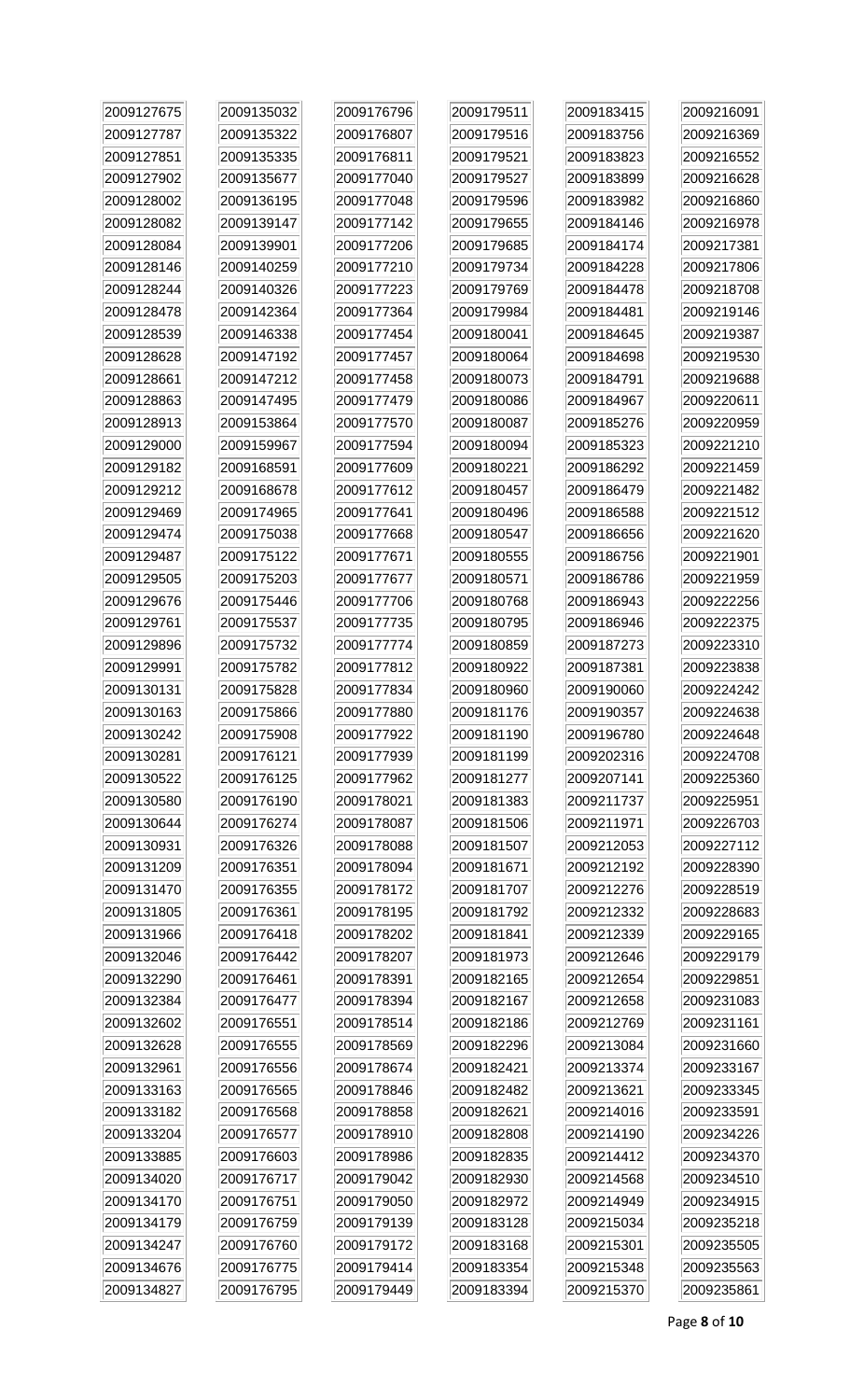| 2009236061 | 2009248433 | 2009264480 | 2009271354 | 2009281030 | 2009290857 |
|------------|------------|------------|------------|------------|------------|
| 2009236068 | 2009248919 | 2009264517 | 2009271874 | 2009281279 | 2009291019 |
| 2009236311 | 2009249422 | 2009264582 | 2009272610 | 2009281604 | 2009291696 |
| 2009236480 | 2009250134 | 2009264641 | 2009273304 | 2009281800 | 2009291811 |
| 2009236902 | 2009250675 | 2009264751 | 2009273452 | 2009281986 | 2009291830 |
| 2009237562 | 2009250800 | 2009264915 | 2009273904 | 2009282093 | 2009291930 |
| 2009238675 | 2009251961 | 2009265065 | 2009274176 | 2009282170 | 2009291961 |
| 2009239262 | 2009251978 | 2009265094 | 2009275259 | 2009282191 | 2009292037 |
| 2009239392 | 2009252199 | 2009265201 | 2009276618 | 2009282274 | 2009292114 |
| 2009239467 | 2009252904 | 2009265314 | 2009276638 | 2009282603 | 2009292315 |
| 2009239734 | 2009253017 | 2009265624 | 2009276646 | 2009282645 | 2009292780 |
| 2009239762 | 2009253442 | 2009265838 | 2009276663 | 2009283123 | 2009292928 |
| 2009239880 | 2009253703 | 2009266235 | 2009276765 | 2009283352 | 2009292942 |
| 2009239961 | 2009253722 | 2009266451 | 2009276928 | 2009283433 | 2009293009 |
| 2009240812 | 2009253758 | 2009266873 | 2009277039 | 2009283707 | 2009293037 |
| 2009241084 | 2009253911 | 2009267104 | 2009277108 | 2009284060 | 2009293062 |
| 2009241400 | 2009254459 | 2009267483 | 2009277237 | 2009284068 | 2009293336 |
| 2009241418 | 2009254506 | 2009267651 | 2009277969 | 2009284811 | 2009293456 |
| 2009241447 | 2009254940 | 2009267736 | 2009278200 | 2009285752 | 2009293749 |
| 2009241474 | 2009255216 | 2009267932 | 2009278253 | 2009285888 | 2009293836 |
| 2009242459 | 2009256280 | 2009267944 | 2009278358 | 2009285976 | 2009294084 |
| 2009242831 | 2009258653 | 2009268119 | 2009278419 | 2009286507 | 2009294567 |
| 2009243172 | 2009258679 | 2009268343 | 2009278478 | 2009286971 | 2009294588 |
| 2009243211 | 2009259114 | 2009268389 | 2009279051 | 2009287724 | 2009295072 |
| 2009243738 | 2009259193 | 2009268656 | 2009279094 | 2009287773 | 2009295879 |
| 2009243836 | 2009259392 | 2009269214 | 2009279221 | 2009287905 | 2009295881 |
| 2009244805 | 2009259809 | 2009269443 | 2009279381 | 2009288031 | 2009295916 |
| 2009245358 | 2009260440 | 2009269483 | 2009279422 | 2009288598 | 2009296035 |
| 2009245523 | 2009260664 | 2009269966 | 2009279671 | 2009288946 | 2009296042 |
| 2009245840 | 2009261018 | 2009270211 | 2009279685 | 2009289306 | 2009297269 |
| 2009246508 | 2009261380 | 2009270269 | 2009280122 | 2009289445 | 2009297467 |
| 2009247003 | 2009263039 | 2009270450 | 2009280184 | 2009289747 | 2009297713 |
| 2009247223 | 2009263931 | 2009270696 | 2009280186 | 2009290638 | 2009298900 |
| 2009248029 | 2009264193 | 2009270867 | 2009280609 | 2009290688 | 2009298995 |
| 2009248426 | 2009264398 | 2009270924 | 2009280627 | 2009290711 | 2009299082 |

### (Number of Candidates: 2142)

The following candidates are called for certificate verification in the light of Hon'ble Court order/ absentees/disqualification by Medical Board etc. The verification of certificates will be held in the office of TSPSC at Prathibha Bhavan, Nampally, Hyderabad on **27/06/2019** from **10.30 AM** onwards. The candidates are instructed to obtain and keep ready all the certificates. The candidates can download Checklist, attestation form and memo download from Commission's Website www.tspsc.gov.in.